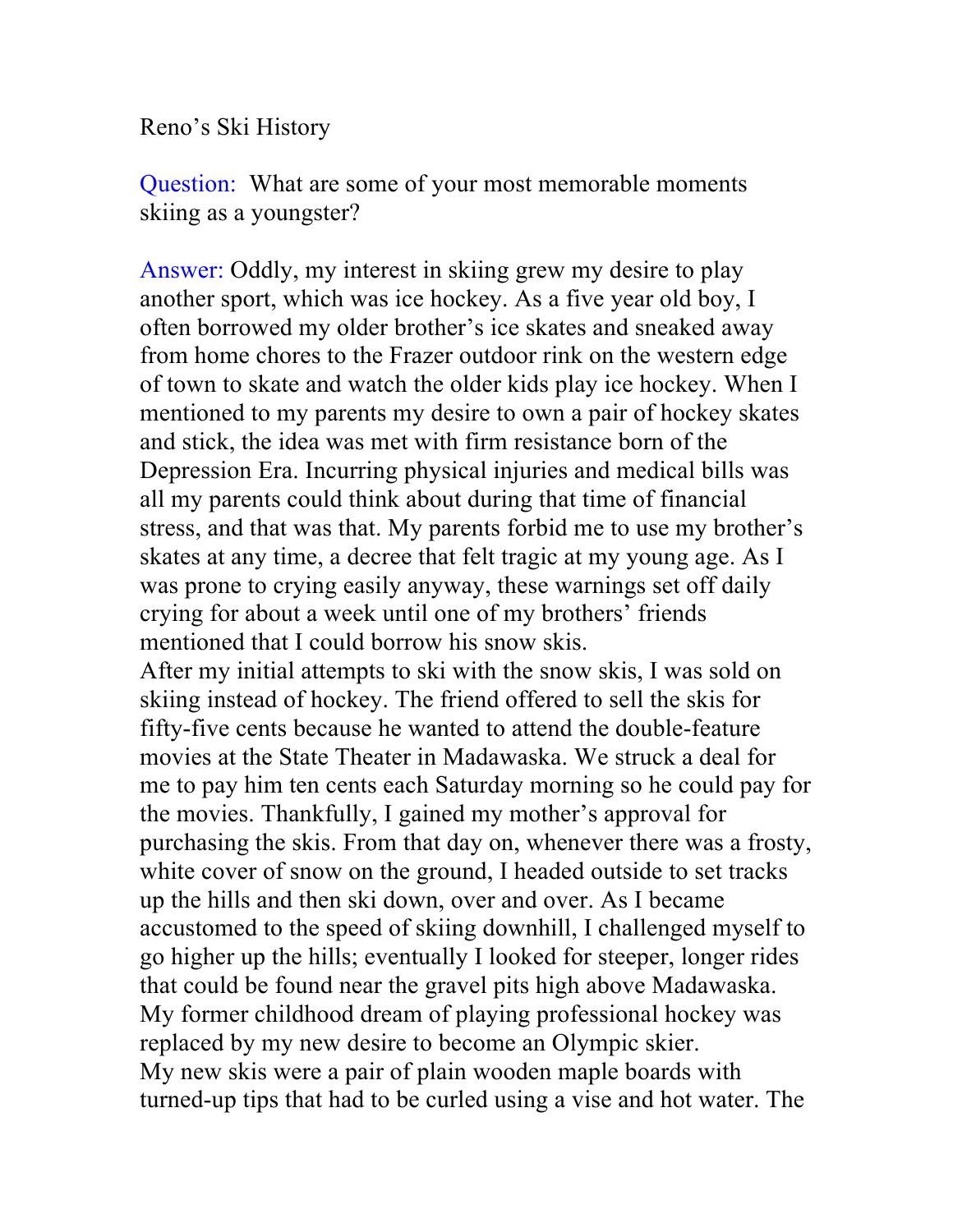skis had a strap to secure my gum rubber- toed boots. In order to keep the boot attached to the ski, I tied rubber seals from canning jars over the toe and around the heel. The only possible maneuver with this makeshift binding was a telemark turn. After lots of practice, I became proficient with this turn. I recall skiing with older boys who had real leather bindings and much longer wooden skis.

I can picture Louis (Pee Wee) Cyr, Don MacIntosh, Dutch Messecurr, Arthur Daigle, Don and Francis MacDermet, and a few more whose names I can no longer recall.

The skiing usually consisted of breaking a track starting at what is now the top of Fifth Avenue. We hiked up to the area we called The Slopes to Grande Mere Albert's farm house, then west to the Three Barns (now Perreault's A frame home), down the open field where the drive-in movie theater was later located, and finally across the water district reservoir and over the hill back to where we started. It seemed like a very long trip for an 8-9 year old aspiring skier. During the 1930's, this was considered skiing. I have many memories of my early skiing on the hills above Madawaska. Each time I slid down the ski track, I experienced an intense feeling of freedom; this was my world, my doing, a sense of self. I became aware of new strength, more confidence, and raw adventure.

Now, seventy-three years later, as I reflect on these memories, I look forward to feeling the same joy from skiing when I stride on classic tracks in Chugach State Park near my home in Anchorage, Alaska. It never gets stale.

I recall skiing my first properly executed left parallel turn as a child in Madawaska. The parallel turn, as we know it today, became popular in the early 1940's. It was introduced by a Frenchman named Emile Alais. Before the parallel turn, the main skiing style consisted of stem turning. The first time I saw this new style of skiing, I was watching the "News Shorts" previews to the